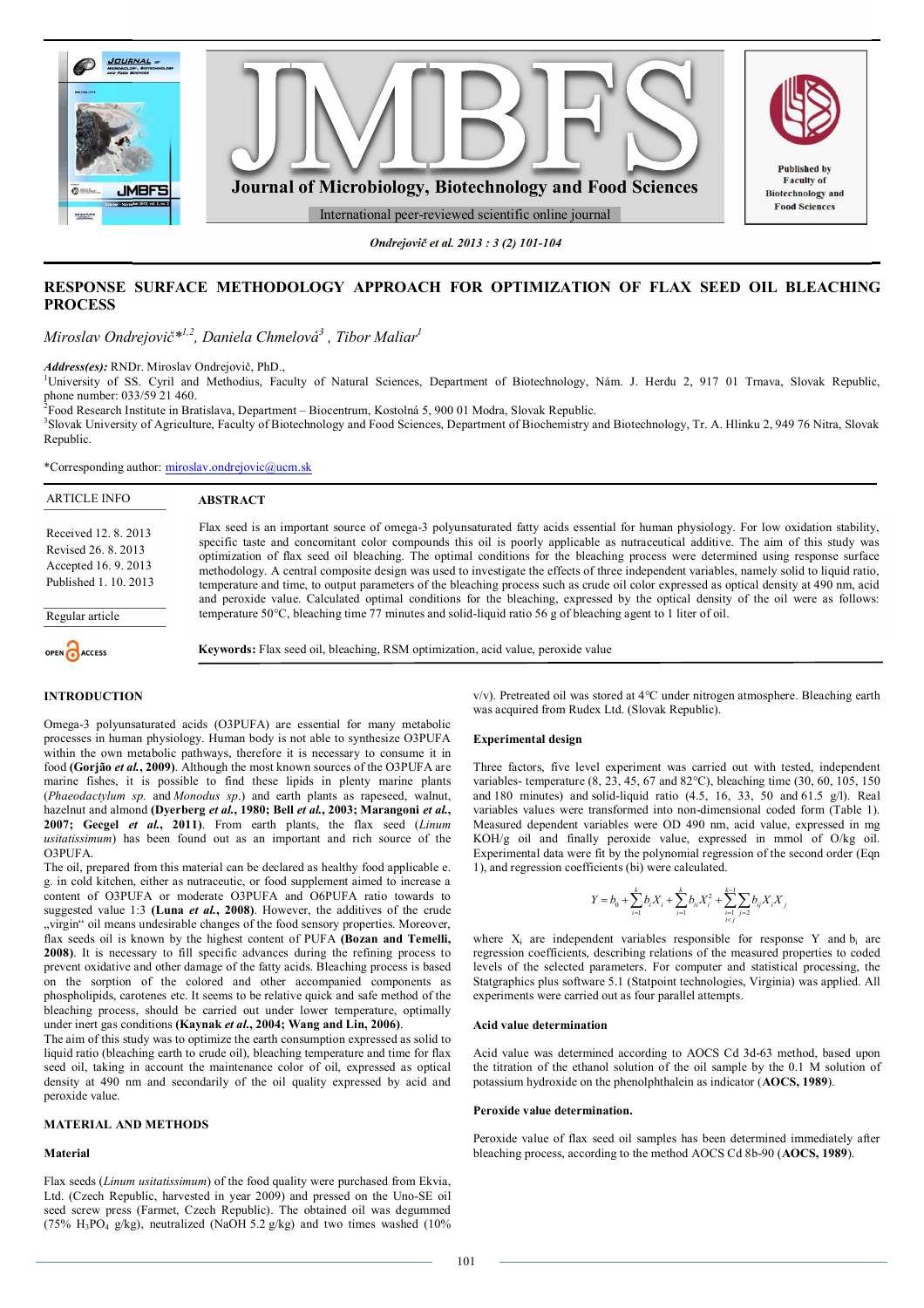## **Oil color photometric measurement**

## **Statistical analyses**

All prepared samples were subjected to measurement of the optical density at 490 nm (further as OD 490 nm) aimed to quantify amount of the accompanied color components and thus oil quality.

All experiments were carried out as four parallel attempts and statistical analysis was calculated by Statgraphics plus software 5.1.

**Table 1** Parameter values: optical density at 490 nm (OD 490 nm), acid value expressed as mg KOH/g oil and peroxide value expressed in mmol O/kg oil

| Experiment<br>$No.$ : | Independent variables |                            |                             | Dependent variables    |               |                   |
|-----------------------|-----------------------|----------------------------|-----------------------------|------------------------|---------------|-------------------|
|                       | Temperature<br>[°C]   | Bleaching<br>time<br>[min] | Solid-liquid ratio<br>[g/l] | <b>OD</b><br>490<br>nm | Acid<br>value | Peroxide<br>value |
|                       | 67(1)                 | 150(1)                     | $16(-1)$                    | 0.618                  | 1.302         | 1.691             |
| $\overline{2}$        | 67(1)                 | $60(-1)$                   | 50(1)                       | 0.157                  | 1.289         | 0.641             |
| 3                     | $23(-1)$              | $60(-1)$                   | $16(-1)$                    | 1.232                  | 1.487         | 0.799             |
| $\overline{4}$        | 45(0)                 | 105(0)                     | 33(0)                       | 0.320                  | 1.284         | 0.391             |
| 5                     | $23(-1)$              | 150(1)                     | 50(1)                       | 0.255                  | 1.261         | 1.350             |
| 6                     | 67(1)                 | $60(-1)$                   | $16(-1)$                    | 0.707                  | 1.452         | 0.623             |
| $\overline{7}$        | 67(1)                 | 150(1)                     | 50(1)                       | 0.161                  | 1.222         | 1.575             |
| 8                     | 45(0)                 | 105(0)                     | 33(0)                       | 0.333                  | 1.311         | 0.577             |
| 9                     | $23(-1)$              | $60(-1)$                   | 50(1)                       | 0.302                  | 1.399         | 0.789             |
| 10                    | $23(-1)$              | 150(1)                     | $16(-1)$                    | 1.002                  | 1.439         | 1.931             |
| 11                    | 45(0)                 | 180 (1.682)                | 33(0)                       | 0.62                   | 1.107         | 0.971             |
| 12                    | 82 (1.682)            | 105(0)                     | 33(0)                       | 0.441                  | 1.382         | 2.257             |
| 13                    | 45(0)                 | $30(-1.682)$               | 33(0)                       | 0.422                  | 1.250         | 0.392             |
| 14                    | 45(0)                 | 105(0)                     | 33(0)                       | 0.328                  | 1.303         | 0.993             |
| 15                    | 45(0)                 | 105(0)                     | 61.5(1.682)                 | 0.250                  | 1.326         | 1.949             |
| 16                    | 45(0)                 | 105(0)                     | $4.5(-1.682)$               | 1.213                  | 1.705         | 1.716             |
| 17                    | $8(-1.682)$           | 105(0)                     | 33(0)                       | 0.983                  | 1.339         | 1.976             |

## **RESULTS AND DISCUSSION**

### **Selection of variable range**

The research about flax seed oil, aspects and applications are published relatively purely **(Luna** *et al***., 2008; Bozan and Temelli, 2008; Willems** *et al***., 2008; Żuk**  *et al***., 2011; Rusinek** *et al***. 2012)**. It may be for fact, that flax seed oil still remains forgotten or application could be difficult, therefore bleaching process of flax seed should be researched.

Primary parameter – OD 490 nm as lower as possible was subjected to applied aim to prepare colorless oil as suitable food supplements. Figure 1 presents the course of OD 490 nm on the amount of the bleaching earth in 1 liter of oil, the found relation has exponential course with asymptotic value  $= 0.050$ , achieved at 50 g activated bleaching agent per liter of oil. Further increasing of the agent does not lead to higher bleaching efficiency.



**Figure 1** The relation of the optical density at 490 nm (OD 490 nm) of the bleached oil on the amount of the added activated bleaching earth expressed as solid-liquid ratio parameter.

The influence of the bleaching time on the decrease of the parameter OD 490 nm was researched as kinetic experiments at three different temperatures: 20, 50 and 80°C. From the measured data (Figure 2) it is evident, that at 20 and 50°C it was observed decreasing course during first 60 minutes, without significant differences of the set temperature. However, at the highest temperature (80°C), the rapid decreasing of the OD 490 nm with following moderate increasing was found out, probably due to formation of the oxidative degradation products of PUFA which means contribution to the OD.



**Figure 2** The relation of the optical density at 490 nm (OD 490 nm) of the bleached oil on the bleaching time at various temperatures ( $\bullet$  - 20,  $\text{m}$  - 50 and  $\text{A}$  -80 °C).

Based upon these findings, other experimental values range from  $23 - 67$  °C for bleaching temperature and  $60 - 150$  minutes for bleaching time were proposed for.

### **Bleaching experiment optimization assisted by response surface methodology (RSM)**

RSM is used mainly for optimization of the processes of the biodiesel or biofuel production **(Zinatizadeh** *et al***., 2006; Halim** *et al***., 2009; Chou** *et al***., 2010)** less for edible oils **(Škevin** *et al.,* **2012; Ajemba** *et al.,* **2013)** but bleaching optimization of flax seed oil is not published. Optimal conditions of the bleaching experiment were calculated by the software Statgraphics plus 5.1 by RSM approach. Table 1 presents experimental values of the independent parameters (OD 490 nm, acid value and peroxide value). Based upon the statistical analysis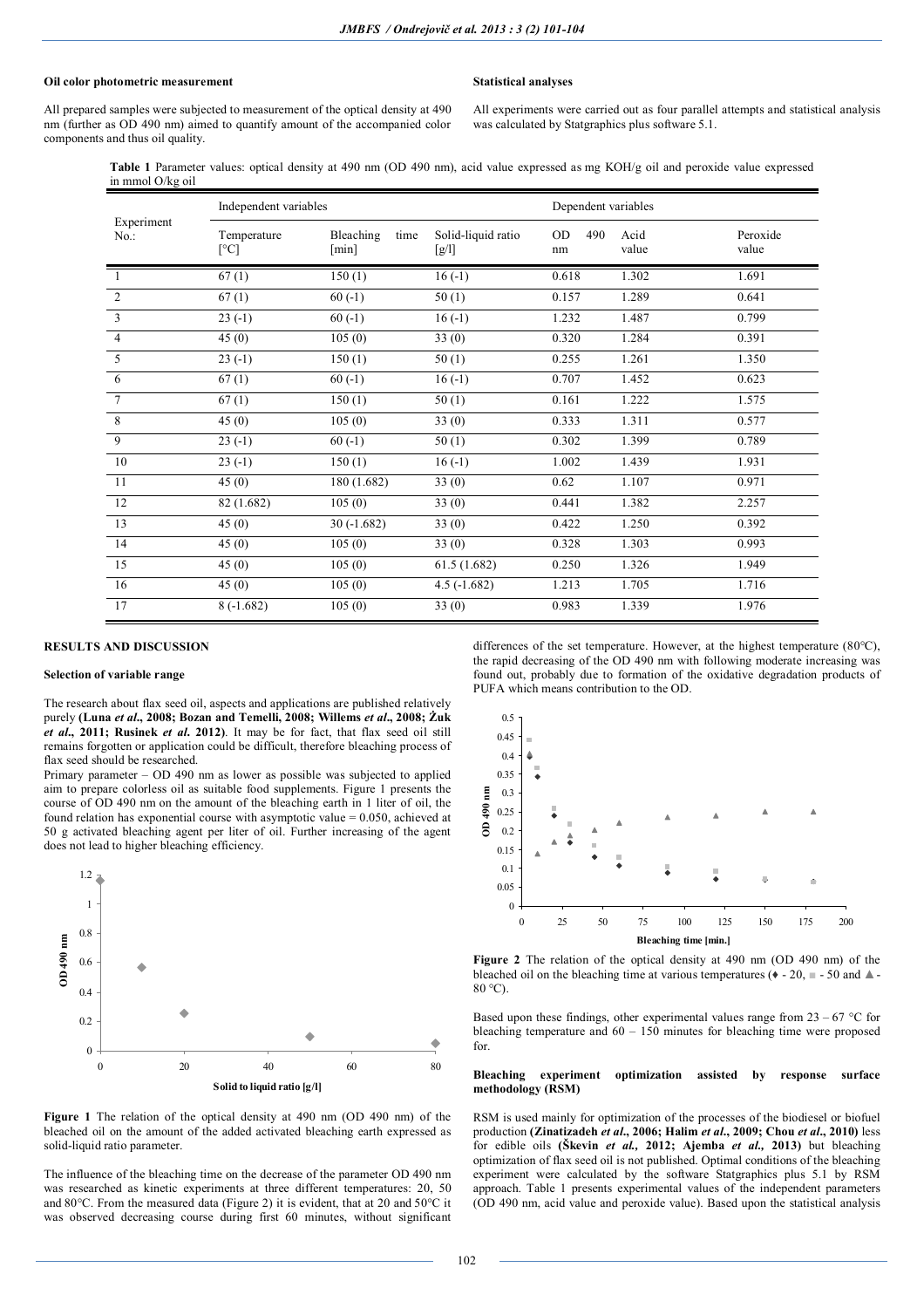it is possible to declare, that compared dependent variable expressed selfindependent relation.

## **Multiple linear regression**

For the purpose of the fitting of the presented results, presented in the Table 1, polynomial regression of the second order (Eqn 1) with regression coefficient  $R^2$  $= 0.964$  for OD 490 nm as parameter 1,  $R^2 = 0.853$  for acid value as parameter 2 and finally  $R^2 = 0.848$  for peroxide value as parameter 3 was applied.

## **Regression coefficient analysis**

Regression coefficients of the model for OD 490 nm, acid and peroxide value obtained by multiple polynomial regression are presented Table 2. Dependent variables in coded form (Table 1) allows direct interpretation of the effect (linear, quadratic and interaction) of the independent variables to dependent variables and visualization by 3D surface plots (Figure 3) assisted visualization of the statistically important factors (with the asterisk in the Table 2) obtained from statistical analyze.

**Table 2** Regression coefficients of the model polynomial regression of the second order for dependent variables – optical density at 490 nm (OD 490 nm), acid value expressed as mg KOH/g oil and peroxide value expressed in mmol O/kg oil

| Model parameters   |                           | OD 490 nm    | Acid value     | Peroxide value |
|--------------------|---------------------------|--------------|----------------|----------------|
| Intercept effect   |                           | 2.979        | 1.627          | 2.416          |
| Linear effect      | Femperature (A)           | $-0.037131*$ | $-0.001435$    | $-0.087979$    |
|                    | Bleaching time (B)        | $-0.006892$  | $0.006332*$    | $0.018822*$    |
|                    | Solid to liquid ratio (C) | $-0.059947*$ | $-0.023436*$   | $-0.070329$    |
| Quadratic effect   | AxA                       | $0.0002259*$ | 0.00001215     | 0.0008764*     |
|                    | $B \times B$              | 0.0000203    | $-0.00003532*$ | $-0.0000436$   |
|                    | C x C                     | $0.0004024*$ | $0.00026926*$  | $0.0011169*$   |
| Interaction effect | A x B                     | 0.00002424   | $-0.00000694$  | 0.0000390      |
|                    | A x C                     | 0.00022393   | $-0.00001236$  | 0.0001648      |
|                    | $B \times C$              | 0.00004598   | 0.000008987    | $-0.0001152$   |

\* Reggresion coefficient with statistical significance at p<0.05

### **Determination and experimental validation of the optimal conditions**

Optimal values of the parameters for bleaching process of the crude flax seed oil by bleaching agent are presented in Table 3. Predicted parameter values were comparable with experimentally measured values at the level of the statistical significance at  $p < 0.05$ . Achieved results confirm the possibility to predict the course of the bleaching process of crude flax seeds oil by activated bleaching agent by the model under particular experimental conditions.



**Figure 3** The relation of the dependent variables (optical density at 490 nm, acid value and peroxide value) on the temperature and bleaching time at constant solid to liquid ratio, which were 33 g/L oil; A – optical density at 490 nm (OD 490 nm); B – acid value, expressed as mg KOH/g oil; C – peroxide value expressed in mmol O/kg oil

**Table 3** Comparison of predicted and experimental measured values of dependent variables at optimal parameters of the bleaching process of crude flax seeds oil by activated bleaching earth

| Parameter                    | OD 490 nm | Acid value | Peroxide value |
|------------------------------|-----------|------------|----------------|
| Temperature $[^{\circ}C]$    | 50        | 56         | 42             |
| Bleaching time [min.]        | 77        | 180        | 40             |
| Solid – liquid ratio $[g/l]$ | 56        | 42         | 34             |
| Predicted values             | 0.069     | 1.062      | 0.0            |
| Experimental values          | 0.065     | 1.108      | 0 <sup>1</sup> |

Optimal bleaching temperature and contact time of vegetable oil varied from one type of oil to another. Optimum conditions of bleaching process are 95°C and 2.5 h for palm oil, 85°C and 0.25 h for cottonseed oil and 85°C and 0.5 h for maize germ oil **(Nguetnkam** *et al***. 2008)**.

### **CONCLUSION**

The method of the designed experiment was successfully applied on optimization of the bleaching process of the crude flax seeds oil by activated bleaching agent. Model polynomial regression of the second order gives the successive description of the experiments. Calculated optimal conditions for the bleaching expressed by the optical density of the oil were as follows: temperature 50 °C, bleaching time 77 minutes and solid-liquid ratio 56 g of bleaching agent to 1 Liter of oil. Predicted value as parameters was comparable with the experimentally measured value.

**Acknowledgments:** This paper was supported by the Slovak Research and Development Agency within the grant No. VMSP-P-0149-09.

### **REFERENCES**

AJEMBA, R.O., IGBOKWE, P.K., ONUKWULI, O.D. 2013. Optimization of color pigments removal from plam oil by activated ukpor clay using response surface methodology. *Research Journal of Applied Sciences, Engineering and Technology*, 6(3), 423-432.

AOCS. 1989. Official Methods and Recommended Practices of the American Oil Chemists' Society. 4th Ed. Champaign: AOCS, Method Cd 8b-90.

BELL, J.G., MCGHEE, F., CAMPBELL, P.J., SARGENT J.R. 2003. Rapeseed oil as an alternative to marine fish oil in diets of post-smolt Atlantic salmon (*Salmo salar*): changes in flesh fatty acid composition and effectiveness of subsequent fish oil "wash out". *Aquaculture*, 218(1-4), 515-528.

BOZAN, B., TEMELLI, F. 2008. Chemical composition and oxidative stability of flax, sunflower and poppy seed and seed oils. *Bioresource Technology*, 99(14), 6354-6359.

CHOU, K.W., NORLI, I., ANEES, A. 2010. Evaluation of the effect of temperature, NaOH concentration and time on solubilization of palm oil mill effluent (POME) using response surface methodology (RSM). *Bioresource Technology*, 101(22), 8616-8622.